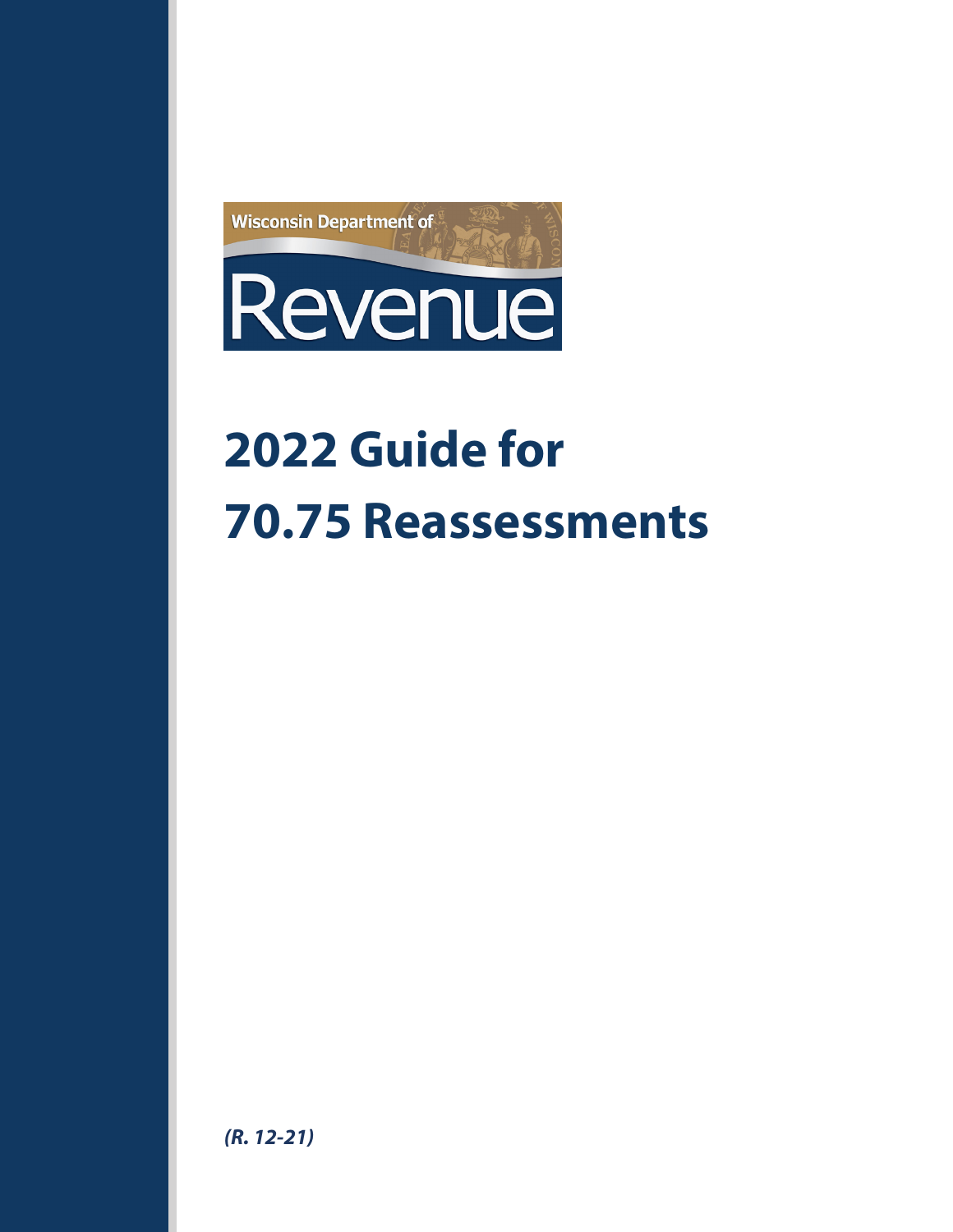## <span id="page-1-0"></span>**Table of Contents**

## <span id="page-1-1"></span>**I. Overview**

A property owner can contest the assessment of their property at the municipal Board of Review (BOR). When the legality or equity of the entire assessment roll is in question, the legislature provides a remedy called a "Reassessment." This remedy requires property owners to submit a petition for reassessment to the Wisconsin Department of Revenue (DOR).

## <span id="page-1-2"></span>**II. Reassessment Petition**

## **A. Application for reassessment petition**

Under state law ([sec. 70.75, Wis. Stats.](https://docs.legis.wisconsin.gov/statutes/statutes/70/75)), property owners may file a petition for a reassessment of the taxation district if their combined property assessed value is at least 5 percent of the locally assessed value of the taxation district. The basis of the complaint must be that the assessment of property in the taxation district is not in substantial compliance with the law and that the interest of the public will be promoted by a reassessment.

The petition for reassessment is obtained from the Equalization Bureau District Supervisor of the county where the municipality is located. The District Supervisor can also answer any questions about the circumstances of a potential sec. 70.75, Wis. Stats. appeal.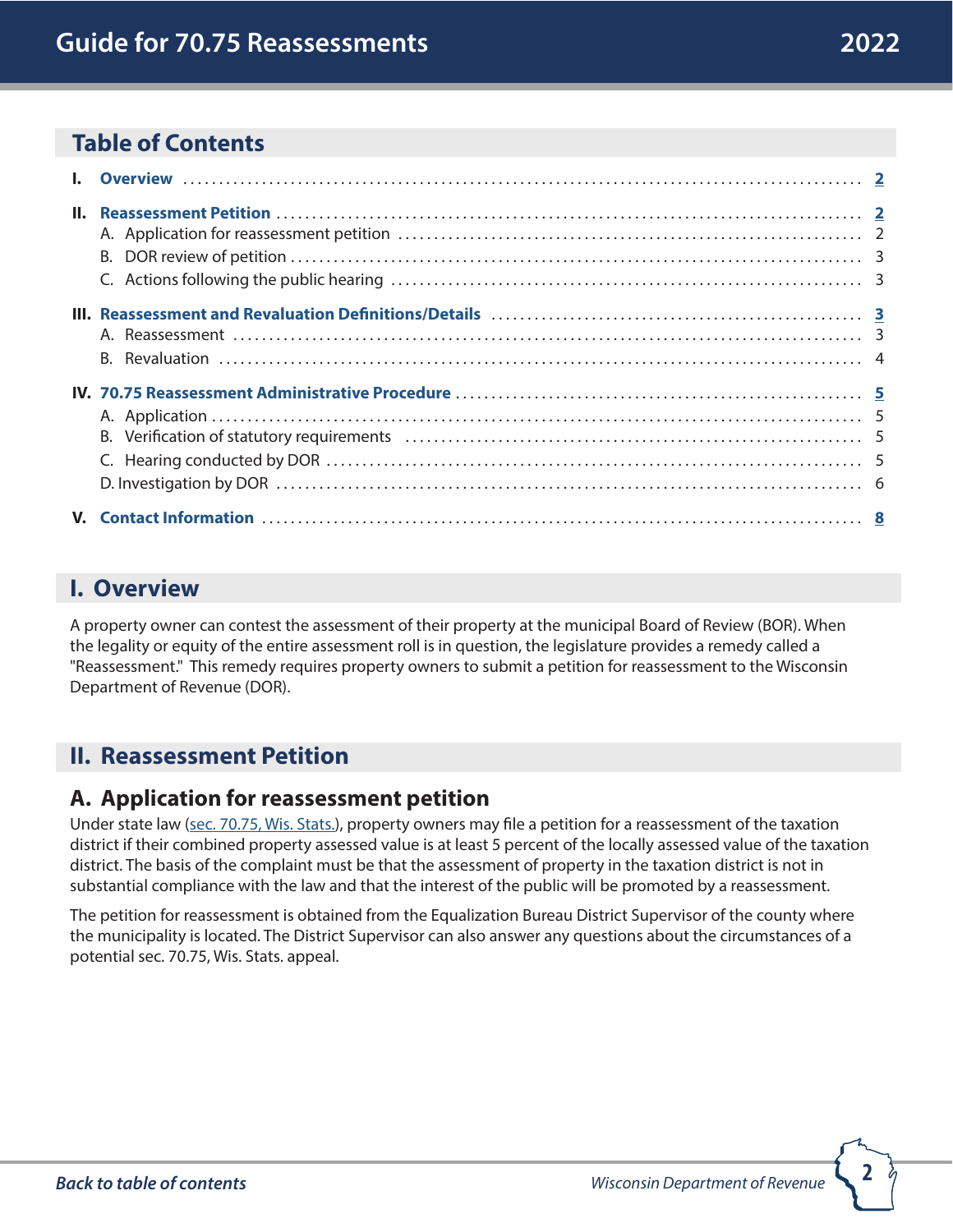## <span id="page-2-0"></span>**B. DOR review of petition**

After DOR receives a petition, it verifies with the Municipal Clerk that the assessed values were accurately reported, and ensures the 5 percent threshold of municipal assessed value was met.

- **Threshold met** if it is determined the petition is valid, DOR holds a public hearing in the municipality, taking testimony from property owners who may be either for or against the need for a reassessment. Following the hearing, DOR conducts an investigation and issues an Order based on the findings.
- **Threshold not met –** if the 5 percent threshold has not been met, the chief petitioner is notified, and is advised to circulate another petition in order to meet the threshold

## **C. Actions following the public hearing**

**If the municipal board adopts a resolution to hire expert help under state law [\(sec 70.055, Wis. Stats.](https://docs.legis.wisconsin.gov/statutes/statutes/70/055)), DOR may dismiss the petition.** 

- This action is sometimes taken by municipal boards when they recognize that the municipality does need a revaluation
- The expert help must use the standard revaluation contract specified by DOR
- In this situation, the municipality (not DOR) must ensure all contract specifications are met
- The municipality also continues to use the services of the statutory assessor, who works with the expert help to make the assessment

#### **DOR conducts an investigation of the assessment quality. There are four possible outcomes of the investigation:**

- 1. An Order for Reassessment of all, or any part, of taxable property for the year under review
- 2. An Order for Revaluation of all property in a following year, supervised by DOR
- 3. DOR direction to the local assessor to correct specific assessment problems in a following year
- 4. Denial of the petition with no further action ordered

**Note:** These outcomes are explained in detail later in the guide.

## <span id="page-2-1"></span>**III. Reassessment and Revaluation Definitions/Details**

There are differences between a reassessment and a revaluation. It is important to note the primary difference between these two terms.

## **A. Reassessment**

Defined by state law, "Reassessment" means to redo all or part of the assessment roll of the year petitioned. A reassessment takes place if DOR deems a complaint has merit (see page 6 ["Investigation by DOR"](#page-5-0)).

#### **As part of the reassessment process:**

- DOR contracts with an assessor (or assessment firm) who revalues all or part of the taxation district's taxable property and prepares a new assessment roll. The new assessment roll replaces the original assessment roll.
- DOR appoints a special three-person Board of Correction to review and correct the new assessment roll. The taxation district is responsible for paying all costs associated with the reassessment.
- If the reassessment is not completed in time to replace the original assessment, taxes are collected based on the original assessment, and changes to that assessment are applied in the following year
- Property owners are either charged additional taxes or credited for overpayments, depending on the reassessed property value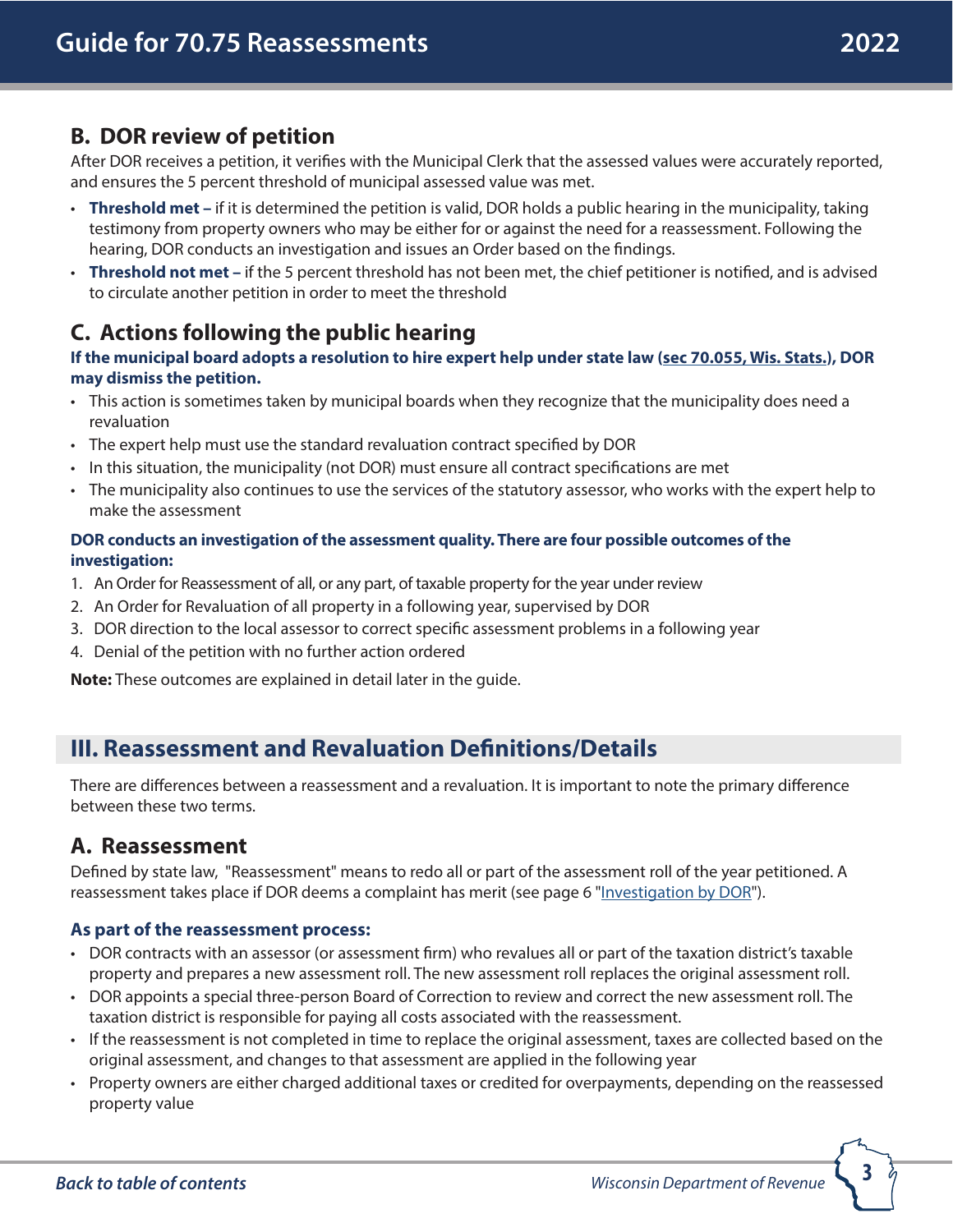## <span id="page-3-0"></span>**B. Revaluation**

"Revaluation" generally means placing new values on all taxable property for the purpose of a new assessment. The previous year's assessment roll is not affected. The intended result of a revaluation is that assessments of all property represent the full taxable value of the property.

## **1. Types of revaluation**

#### **a. Supervised assessment [\(sec. 70.75\(3\), Wis. Stats.](https://docs.legis.wisconsin.gov/statutes/statutes/70/75/3))**

This is an alternative approach to a reassessment under state law ([sec. 70.75\(1\), Wis. Stats.](https://docs.legis.wisconsin.gov/statutes/statutes/70/75/1)). Using supervised assessment, DOR contracts with an assessor (or assessment firm) to determine the assessment for a following year. DOR supervises all work performed by the contracted assessor or firm. The taxation district is responsible for the revaluation cost, including DOR's cost to supervise. The effect of a supervised assessment is essentially the same as a revaluation under state law [\(sec. 70.055, Wis. Stats.](https://docs.legis.wisconsin.gov/statutes/statutes/70/055)).

#### **b. Expert help [\(sec. 70.055, Wis. Stats.\)](https://docs.legis.wisconsin.gov/statutes/statutes/70/055)**

This revaluation is initiated when the local governing body hires expert help to determine the assessments using DOR's standard revaluation contract. To complete a revaluation, the expert help (contracted assessor) and statutory assessor work together as an assessment board, exercising the powers and duties of the assessor. The municipality is responsible for the expert's fee and enforcement of the expert's contract.

#### **2. Reasons for a revaluation include:**

- Current assessment does not substantially comply with the law
- Property assessment inequities may exist within or between property classes
- Governing body may:
	- » Need updated records with the physical characteristics of all taxable real and personal property
	- » Need an original inventory of all its taxable property
	- » Initiate a revaluation because assessment levels do not comply with current law requiring that each major property class is within 10 percent of the state's Full Value for the corresponding major class, once in a five year period

For more information on reassessment and revaluation requirements, review the Guide to the Property Assessment [Process for Wisconsin Municipal Officials](https://www.revenue.wi.gov/DOR%20Publications/pb062.pdf) located on DOR's website.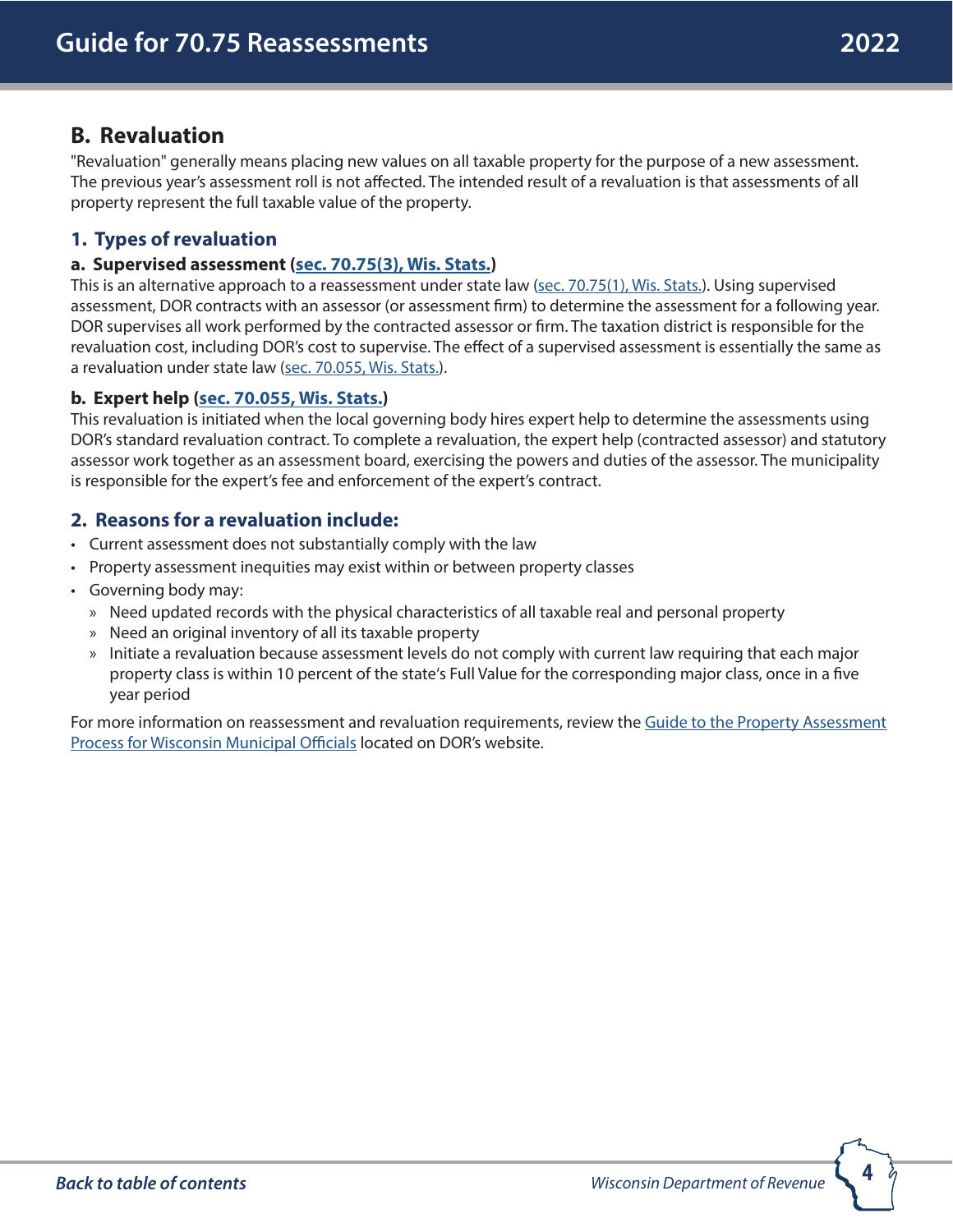# <span id="page-4-1"></span><span id="page-4-0"></span> **IV. 70.75 Reassessment Administrative Procedure**

# **A. Application**

#### **DOR will not review any reassessment petition until:**

- 1. Assessor completes the assessment roll
- 2. BOR is complete

**Note:** Each assessment year stands alone. Property owners may only file a petition on the current year's assessment; however, if a property owner feels their value is incorrect, they may appeal their assessment every year.

## **B. Verification of statutory requirements**

After receiving a petition for reassessment, DOR sends the taxation district's clerk a copy of the petition.

## **1. Clerk is requested to verify that:**

- Every individual signing the petition owns property in the taxation district
- Assessed values listed by each petitioner match those in the assessment roll being petitioned
- Total assessed value of the petitioners property comprises at least 5 percent of all locally (non- manufacturing) assessed property in the district

**Note:** When the 5 percent threshold is verified, DOR notifies the local assessor that no changes can be made to the local records.

## **2. Exception**

An exception to this general rule is found under state law [\(sec. 70.75\(1m\), Wis. Stats.\)](https://docs.legis.wisconsin.gov/statutes/statutes/70/75/1m). If a property owner who owns more than 5 percent of the municipality's taxable property petitioned for a reassessment within the three previous years of this petition, owners of an additional 5 percent of the taxable property must sign the petition.

#### **If a petition does not meet the 5 percent value requirement**

- DOR notifies the first petition signer
- If the property owners decide to pursue the 5 percent value requirement, they cannot resubmit the previous petition
- Property owners must submit a new petition with original signatures to DOR. After DOR receives the petition, DOR sends a copy to the clerk for verification.

# **C. Hearing conducted by DOR**

- If the petition is valid, DOR must hold a public hearing within or near the taxation district where the reassessment is sought. This is an administrative fact-finding hearing.
- DOR must mail a hearing notice to the taxation district's clerk and the first signer of the petition for reassessment at least eight days before the hearing
	- » The clerk publishes the hearing notice in the local newspaper
- At the hearing, testimony may be offered about the assessment equity or inequity, and whether the public interest will be promoted by a reassessment
	- » DOR uses the testimony to determine the focus of the investigation's second phase
- All witnesses are sworn in and the testimony is recorded. Anyone testifying is asked to provide:
	- » Their name and address
	- » Whether they are for or against a reassessment
	- » Whether they made a formal objection before the local BOR regarding their property assessment for the year under investigation
	- » Testimony that directly relates to proving or disproving the need for a reassessment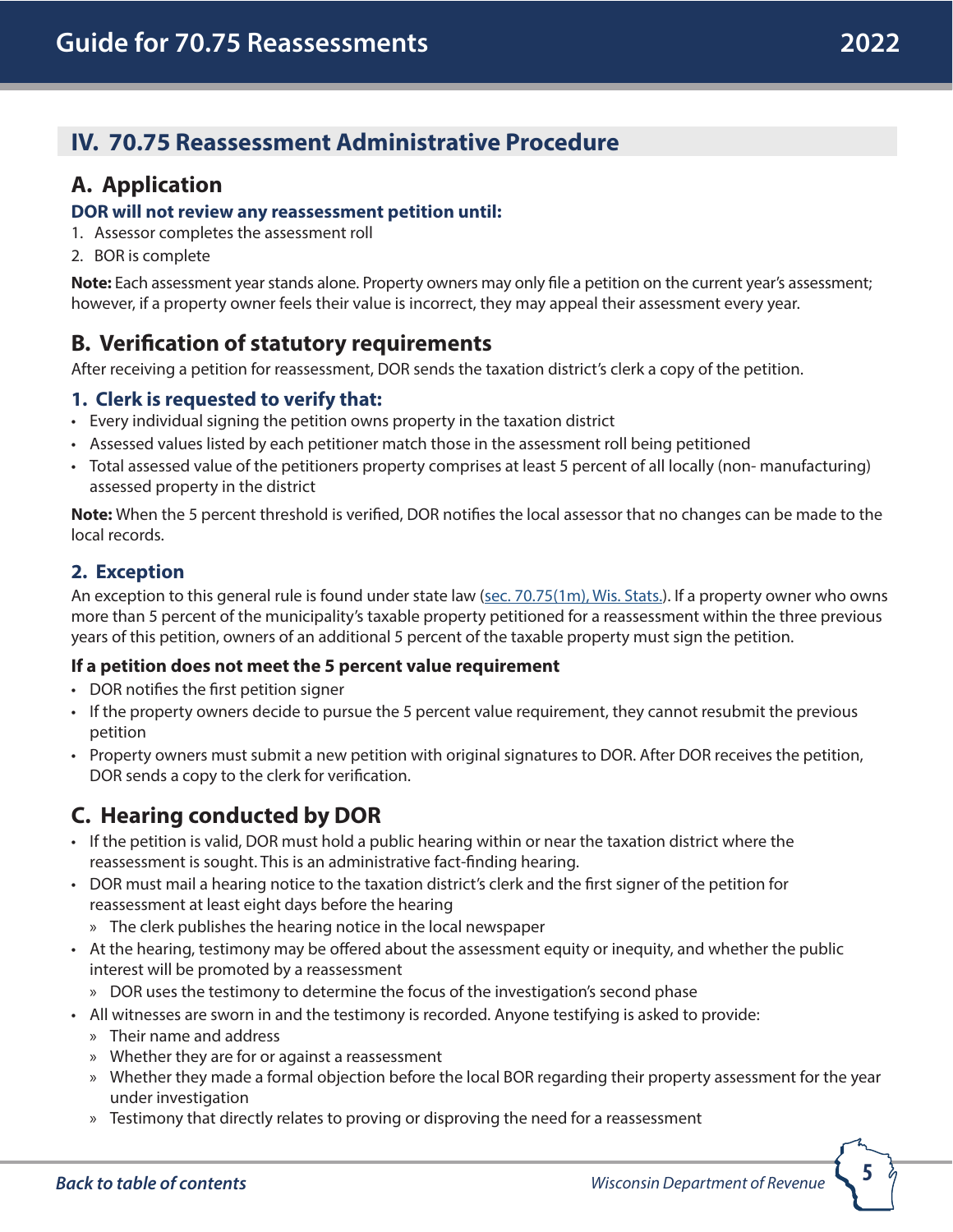## <span id="page-5-0"></span>**D. Investigation by DOR**

The evidence presented at the hearing is not the only information DOR takes into account when determining the need for a reassessment. If the local governing body does not adopt an Expert Help resolution (discussed previously), DOR completes a full investigation reviewing:

- Testimony presented
- Existing assessment records
- Valuation procedures
- Equity of the assessments

**Note:** The investigation includes field inspections of property related to issues raised during the hearing as well as inspection of a sample of other properties throughout the municipality.

## **1. Scoring**

This multi-faceted field investigation awards points in several categories. The investigation's focus is a review of the overall assessment equity, based on statutory requirements and accepted assessment practices.

The maximum possible score is 100. If a score is at or below 70 points, it typically indicates assessments or assessment practices that may result in inequity between or within property classes.

#### **Categories and possible maximum points**

#### **Assessment equity**

|                                              | • Uniformity between classes of property | 15 Points  |  |  |
|----------------------------------------------|------------------------------------------|------------|--|--|
|                                              | (ex: residential vs. commercial)         |            |  |  |
|                                              | • Uniformity within classes of property  | 45 Points  |  |  |
|                                              | (ex: among residential property owners)  |            |  |  |
| <b>Assessor/municipal related components</b> |                                          |            |  |  |
|                                              | • Property data and record cards         | 10 Points  |  |  |
|                                              | • Property classification                | 5.5 Points |  |  |

| • Valuation                           | 17.5 Points |
|---------------------------------------|-------------|
| • Administration and public relations | 7 Points    |

**Total 100 Points**

#### **2. Assessment equity**

**Uniformity between classes of property measures the relative difference in assessment level between the major assessment classes, comparing the highest and lowest assessment ratios of those classes.** 

- If major classes of property are assessed within 10 percent of each other, the maximum points are awarded
- Points awarded are reduced as major classes of property are assessed further from each other, until the spread becomes 20 percent different, at which time no points are awarded

#### **Uniformity within assessment classes measures the relative difference between assessments of individual properties and their full taxable value. DOR conducts the following:**

- **Sales studies –** DOR analyzes sale properties for potential time adjustments and any physical changes since the sale date and determines current market value estimates for each sale property
- **Sample appraisals –** if there are an insufficient number of sales, DOR supplements the sales study with appraisals of randomly selected properties of each major class, to estimate their market value
- **Sales studies and sample review** DOR uses the results of the sales analysis to determine market value estimates for each sample parcel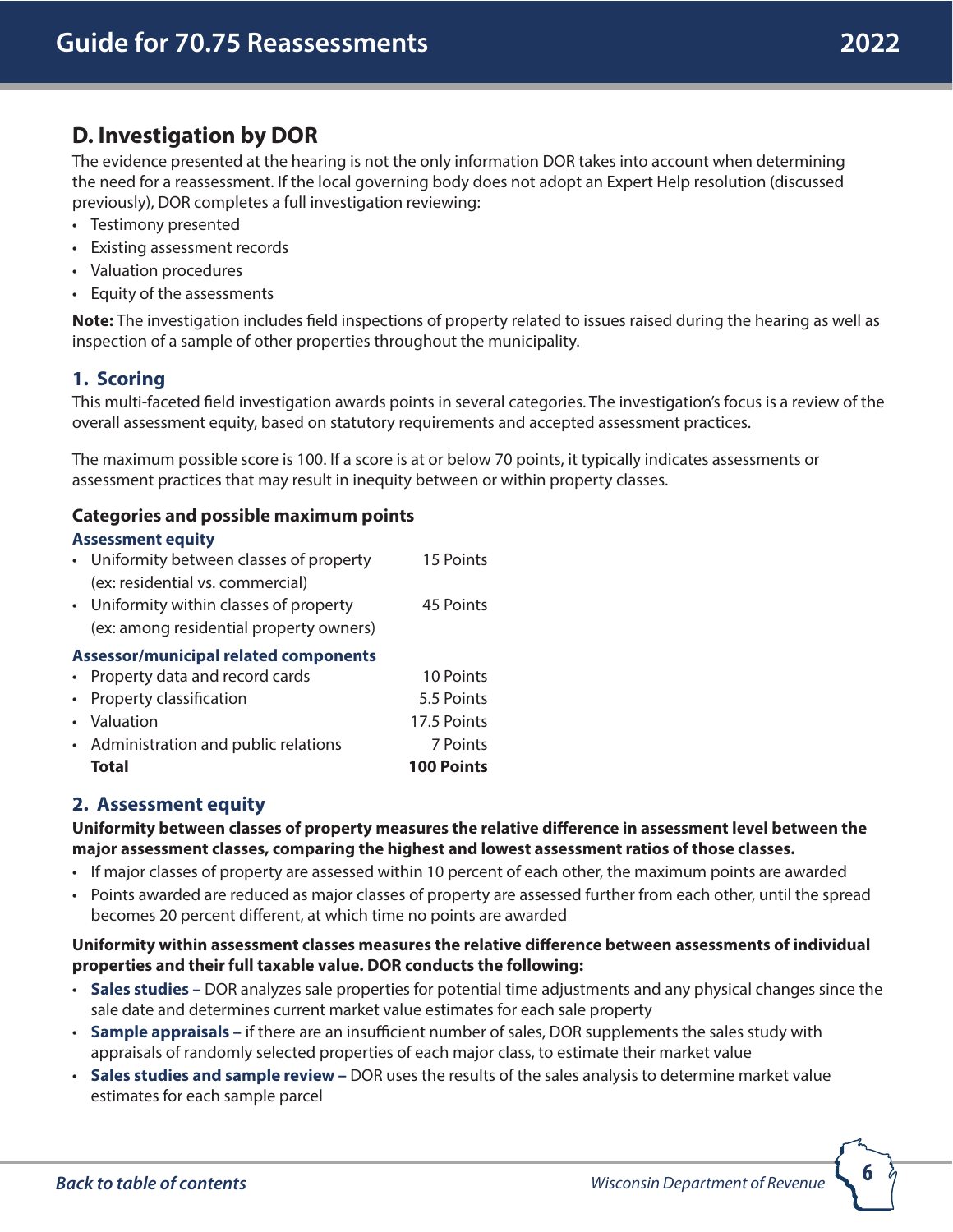- **Dispersion studies –** detailed analysis comparing current assessments to adjusted sale values or the appraised value of the sample properties results in a range of assessment ratios. DOR evaluates the statistical indicators related to the ratios (Coefficient of Dispersion and Coefficient of Concentration) which measure the uniformity of the assessments.
	- » A concentrated cluster of assessment ratios results in more points; divergent assessment ratios reduce points awarded

## **3. Assessor/Municipal related components**

DOR awards points based on interviews with the assessor and clerk, and the review of local records and administrative procedures. A checklist of expected assessment practices provides the basis of these interviews and identifies the point value for each. Points can vary depending on the number of positive responses to interview questions.

- **Property data and records –** DOR evaluates the quality and accuracy of the assessor's property records to determine whether the records meet the requirements of the Wisconsin Property Assessment Manual (WPAM)
- **Classification and valuation –** DOR reviews the assessor's records, and randomly field inspects land parcels, to determine whether the assessor properly classified property and met the valuation requirements of the WPAM and state statutes
- **Administration and public relations –** DOR interviews both the municipal assessor and clerk to review their administrative practices related to statutory requirements and proper public relations

#### **4. Final determination and order**

#### **a. DOR considers many factors when determining the final reassessment petition outcome, including:**

- Public interest
- All information in DOR files and records
- Testimony given at the hearing
- DOR investigation results

#### **b. DOR has five choices when making a determination and order:**

- 1) Under state law ([sec. 70.75\(1\), Wis. Stats.](https://docs.legis.wisconsin.gov/statutes/statutes/70/75/1)), DOR may order a reassessment of all or any part of the taxation district's taxable property. DOR contracts with an assessor (or firm) to prepare a new assessment roll, supervises their work, and bills the taxation district for all the incurred fees and expenses.
- 2) Under state law ([sec. 70.75\(3\), Wis. Stats.](https://docs.legis.wisconsin.gov/statutes/statutes/70/75/3)), DOR may order special supervision of succeeding assessments. This results in a complete revaluation for a year following the year petitioned. DOR contracts with an assessor (or firm) to conduct the revaluation. As with a reassessment, DOR contracts and supervises the assessor (or firm), pays the associated expenses, and charges the district for these costs.
- 3) Under state law ([sec. 73.06, Wis. Stats.](https://docs.legis.wisconsin.gov/statutes/statutes/73/06)), DOR may provide general supervision over the assessors and may require correction of specific inequitable assessments. Any corrections would impact an assessment year that follows the petitioned year.
- 4) DOR can deny the petition for reassessment if it determines the year petitioned is in substantial compliance with the law and a reassessment is not in public interest
- 5) DOR can dismiss the petition before an order is issued if the municipality enacts a resolution to employ expert help and hires the expert help using the standard contract specified by DOR. The municipality ensures all contract specifications are met and continues with the statutory assessor's services, who will work with the expert help in making the assessment.